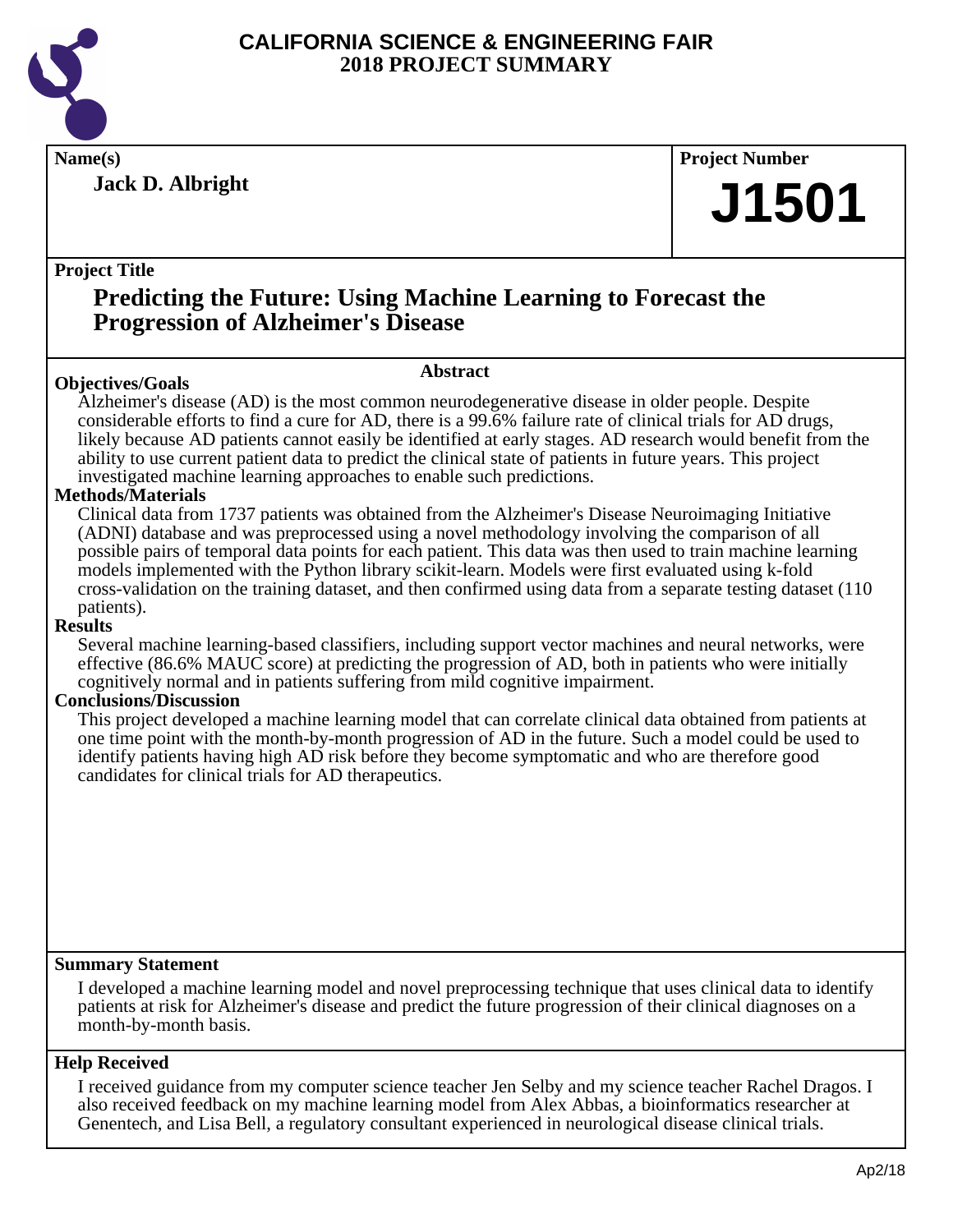

**Brady M. Elliott**

**Name(s) Project Number**

# **J1502**

## **Project Title**

## **All in the Numbers: A Mathematical Analysis of Current Boston Marathon Qualifying Standards**

**Abstract**

## **Objectives/Goals**

The objective and goal of my science project was to test if the Boston Marathon Qualifying Standards are accurate for both male and female participants of all ages. The question that I formulated was; are the current qualifying standards to run the Boston Marathon an accurate reflection of the times being run by the top age group athletes completing in four largest marathons in the United States?

## **Methods/Materials**

Method- 1.Go to the official websites for the New York, Los Angeles, and Marine Corps Marathons 2. Calculate the top 5% of each age group participants. 3. Use ruler to make a scatter plot graph to plot participants.Materials- 1. 2019 Boston Marathon Qualifying Standards 2. Marathon Participants race results 3. graph paper 4. straight edge

## **Results**

I formulated that the middle aged participants age 21 to 74 for both male and female are an accurate reflection of the times being run by all of the participants in this age group. However, I was correct since the younger and older aged participants were inaccurate. I formulated that the 18 to 20 age group time should be lowered and the 75+ age group should be lowered.In fact, the under 20 male runners had a qualifying standard where only 12 runners qualified.

## **Conclusions/Discussion**

My science fair project was to test if the current Boston Marathon qualifying standards are an accurate reflection of the times being run by the top 5% of the age group runners. My hypothesis, based on my research, was that the qualifying standards to run the Boston Marathon are inaccurate for male and females of all ages. My hypothesis was proven partially incorrect after graphing the times of the Boston Marathon participants. I was proven partially incorrect since the middle aged participants age 21 to 74 for both male and female are an accurate reflection of the times being run by the participants in this section of age.I was correct since the younger and older aged participants were inaccurate. I formulated that the 18 to 20 age group time should be lowered and the 75+ age group should be lowered. In fact, the under 20 male runners had a qualifying standard where only 12 runners qualified, and 45 runners failed to qualify.Lastly, this project could help humanity since many people are questioning the accuracy of the Boston Marathon qualifying standards without doing the research. My project could help conclude the complaining and show the true accuracy of the Boston Marathon.

## **Summary Statement**

I proved the inaccuracy of younger and older participant qualifying times, while proving the middle aged qualifying standards to be an accurate reflection of the times being run.

## **Help Received**

Mrs. Rodriguez: Science teacher Mrs. Elliott: English teacher Mr. Elliott: Math teacher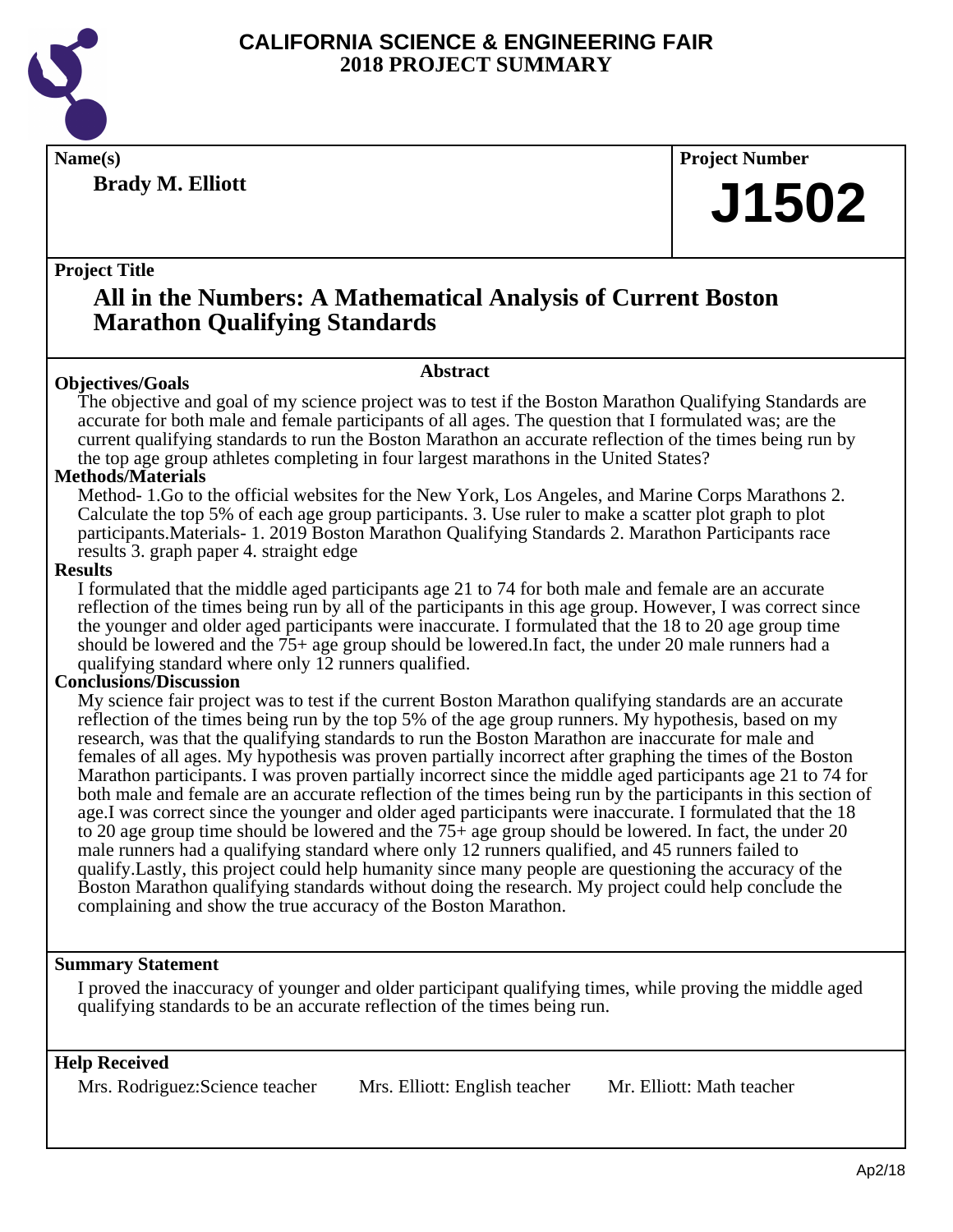

**John H. Gerving**

**Name(s) Project Number**

## **J1503**

## **Project Title Detecting Cancer with Neural Networks**

## **Objectives/Goals**

With the advent and availability of large quantities of data, powerful artificial intelligence models are becoming increasingly more popular for use by the general public. The goal of this project was to develop a tool that could be used in the medical field to identify malignant and benign cells. Currently, scientists look at cells under a slide and use their training to identify a cell. This process could be mimicked with an artificial neural network (ANN). An ANN, similar to a human brain, takes an input and multiplies it by a random value to produce a prediction. Depending upon how far off that prediction is, the network adjusts those values to better suit the situation. This process is considered "learning." The objective was to see if an ANN could correctly differentiate between malignant and benign cells, and create a mobile app containing the neural network that people could download onto their phones.

**Abstract**

## **Methods/Materials**

After conducting research, it was discovered that it would take too much computing power to create a custom image recognition ANN. Instead, an open-source ANN made by Google called Inception was used. Dr. Megan Smith-Zagone, a pathologist at St. Joseph's Hospital, provided pictures of malignant and benign cells for use in the project. The Inception model was trained on 50 pictures each of malignant and benign cells and was tested on new pictures, with each experiment increasing the number of times the network trained itself.

## **Results**

After being trained 4200 times, the network achieved 96% training accuracy and 100% testing accuracy. Training accuracy is the accuracy determined by the network testing itself and calculating its accuracy on its own. Testing accuracy is the accuracy determined by a human training it on new images. The reason the network achieved "100%" testing accuracy is because there were only 10 images to test the network. If more testing images had been used, the testing accuracy would likely have been closer to 96%.

## **Conclusions/Discussion**

A program was created that could correctly identify malignant and benign cells. Sometimes, scientists are unsure whether cells are malignant or benign, so this program could help make this task easier. In addition, the Inception model was successfully deployed onto an Android phone, so this app could potentially be used to identify malignant and benign cells easily in a lab.

## **Summary Statement**

In this study, I was able to teach a neural network how to identify malignant and benign cells using pre-acquired images.

## **Help Received**

I adapted a pre-made neural network made by Google. Dr. Megan Smith-Zagone provided pictures of malignant and benign cells for use in training the neural network.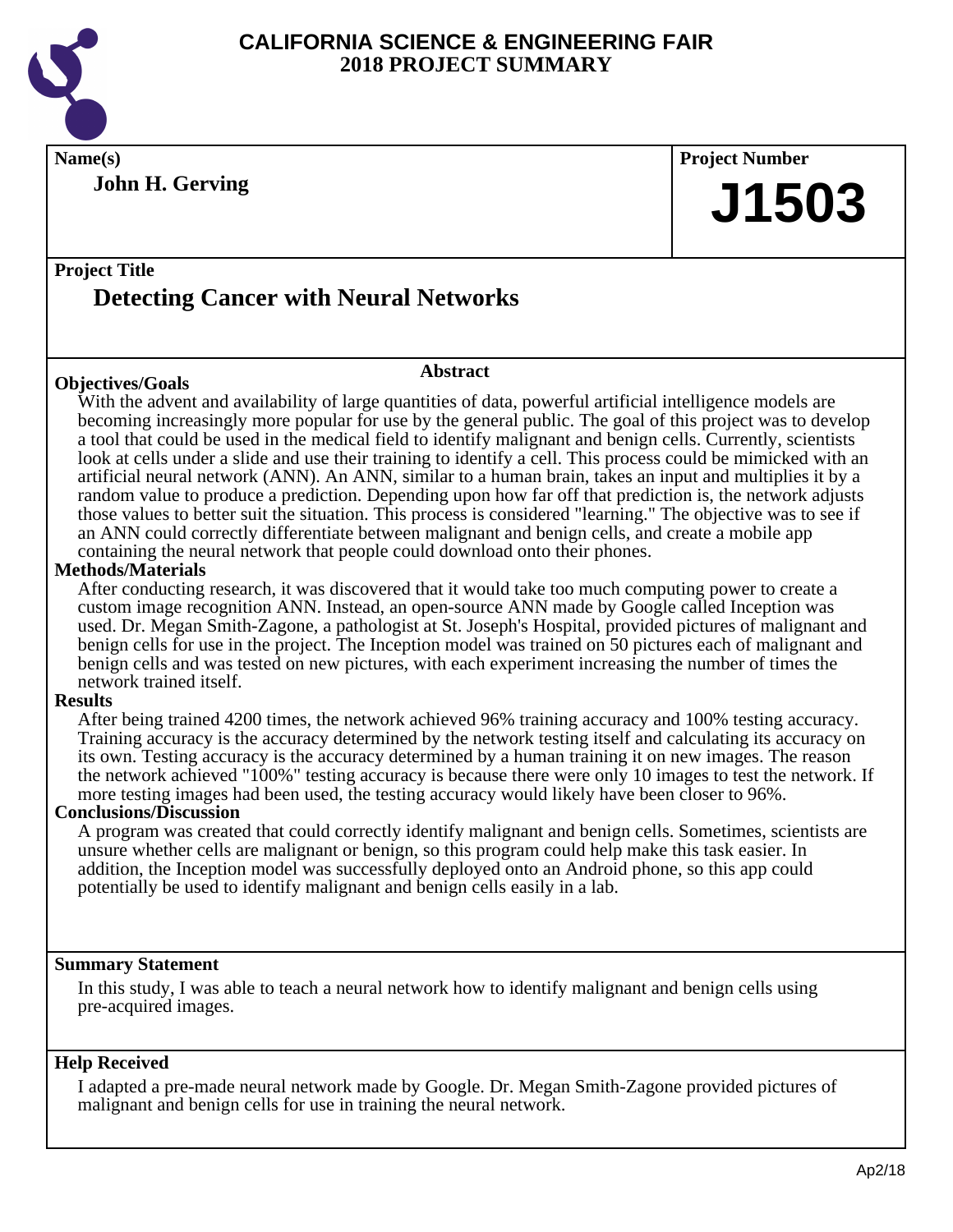

**Name(s) Project Number Project Title Abstract Summary Statement Help Received Su Kara Proof of Pappus Theorem with Circle Inversion by Developing an Open Source Software Application J1504 Objectives/Goals** Develop an open-source software application to simulate circle inversion and prove Pappus' theorem. **Methods/Materials** MacBook Pro to develop a web page in HTML5 and JavaScript. Wrote the source code in Brackets, an open-source text editor, to invert a point, circle, and Pappus chain. Tested and debugged the software in Safari. **Results** A web page that displays three tabs to invert a point, to invert a circle, and to create a Pappus chain, invert its parts, and show homothety. The user can either load a predefined template, or enter custom values to run their own inversions. **Conclusions/Discussion** I created a web page with graphics features to simulate circle inversion. I proved Pappus theorem' by visually showing similarity between circles in the Pappus chain and their inversions. It runs in the latest browsers on all computers and mobile devices. I share this tool as an open-source software application with anyone interested in math, and specifically in circle inversion and Pappus chain. Please feel free to use the application and get the source code from my web page at http://sukarablog.weebly.com. I developed a web application to prove the Pappus theorem by simulating circle inversion. I designed, developed, and tested the program myself.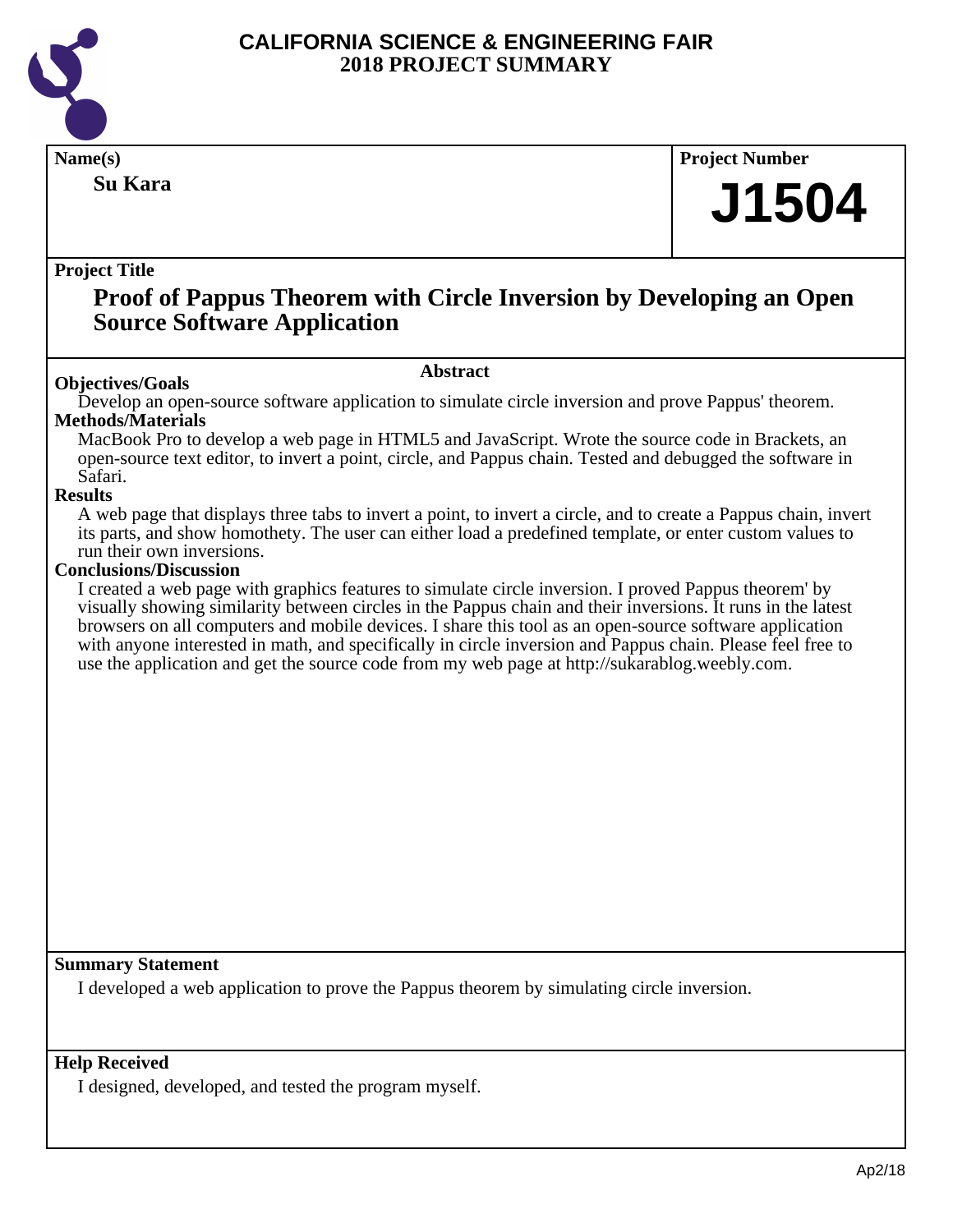

**Colin S. Kovarik**

**Name(s) Project Number**

# **J1505**

## **Project Title**

## **Comparing the Efficiency of Popular Pathfinding Algorithms on Random Networks**

## **Abstract**

**Objectives/Goals** Pathfinding programs are on of the most applied algorithms in present day. In my project, I will be coding four pathfinding artificial intelligence programs (A\*, Uniform Cost, Breadth-first and Depth-first search) to compare the efficiency of the algorithms based on the number of iterations and the length of the path on randomly generated networks. I believe that depth first search will be the most efficient, but also least accurate. I hypothesize that Uniform Cost will always find the shortest path, but A\* will find a longer path but with a better path length and iteration ratio than Uniform Cost. I think Breadth-first will be the least efficient with the highest iteration to path ratio, and will only find a slightly shorter path then depth first search.

## **Methods/Materials**

First, I designed and coded a program to generate random networks with 100 to 25000 points. I then coded 4 different pathfinding methods: A\*, Uniform Cost, Breadth-first and Depth-first. I ran and repeated each program at least 1000 on different randomly generated networks. Additionally, I tested A\* search with different heuristics.

## **Results**

I found that Uniform Cost consistently found the shortest path. Breadth-First search average path found was 1297 units, Depth-first search had a average of 2462 units and Uniform Cost typical path was at 852. With a heuristic of 1,  $A*1$  search had a typical path of 892. When the heuristic was set to 1.5,  $A*1.5$ search averaged 923 units. And at a heuristic of 2, A\*2 search averaged 944 units. Although Depth-first search resulted in the greatest average distance, it had the lowest Iterations to Distance ratio at 0.03. A\* search was the second most efficient algorithm, with A\*2 averaging 0.13, A\*1.5 averaging at 0.174, and A\*1 averaging at .47. Uniform cost averaged at 3.47, followed by Breadth-first at 278.99.

## **Conclusions/Discussion**

My hypothesis is supported by my results. Uniform cost finds the shortest path, however it has a 3529% increase in iterations compared to depth-first search. However, the path depth-first finds is 189% larger than the one Uniform cost finds. A\* search varied with different heuristics, but averaged at a 190% increase in iterations and 8% increase in pathlength. The difference between the algorithms grew exponentially. Breadth-first search was the least efficient method with a 52% percent increase in path length, and a 4348.69% increase in iterations.

## **Summary Statement**

Comparing the number of iterations needed to find a path on random networks.

## **Help Received**

None. I designed and coded the experiments myself.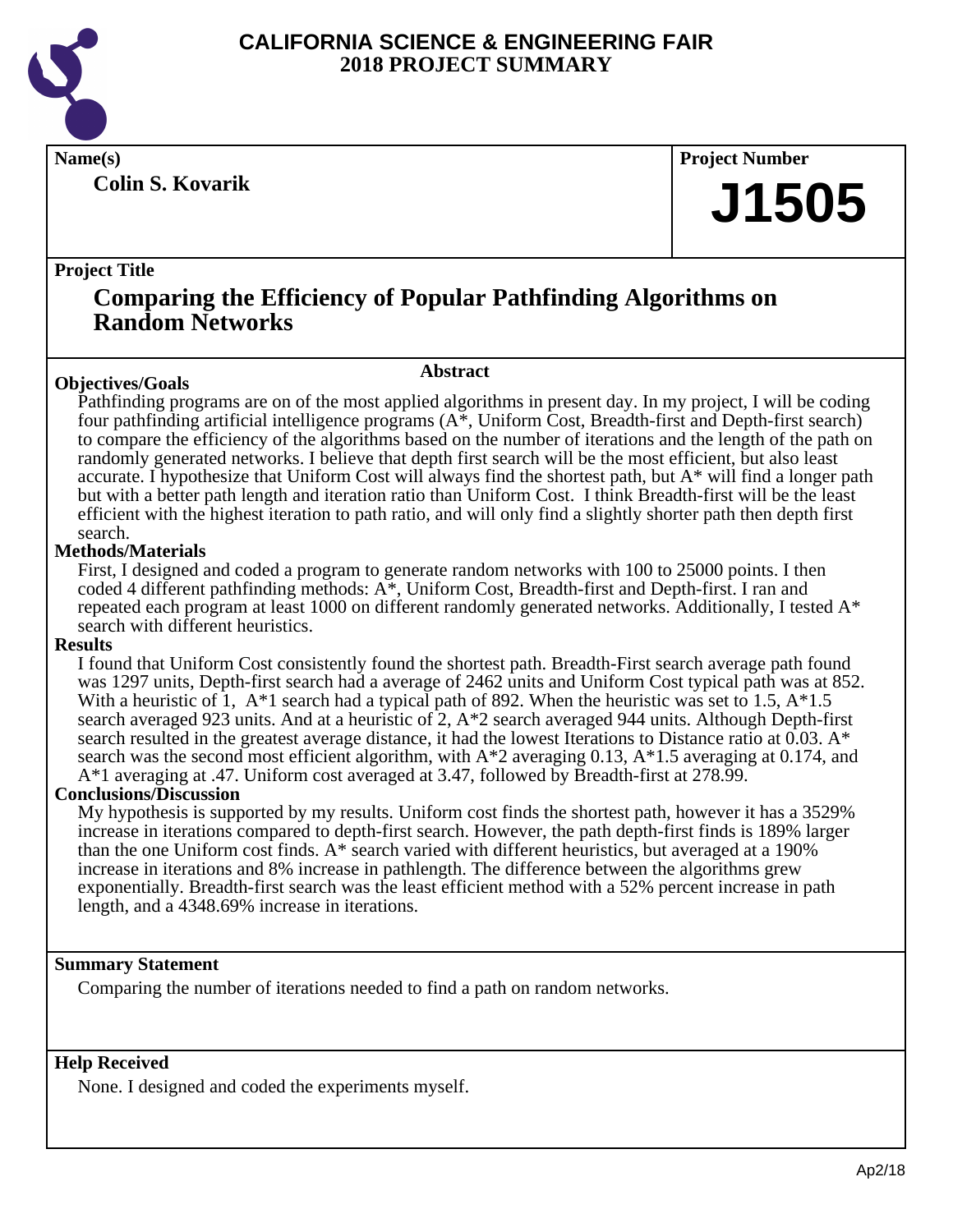

**Sanskriti Singh**

**Name(s) Project Number**

## **J1506**

## **Project Title**

## **Happy Friend or Angry Stranger? A Neural Network Based Smart and Affordable Assistant System for Visually Impaired Peopl**

## **Objectives/Goals**

#### **Abstract**

There is a need for a computer vision based assistant system for visually impaired people to help them recognize people, their emotion and maybe to navigate them through the streets. I want to build a Raspberry Pi based camera system running state of the art artificial intelligence face and emotion recognition software written in python.

## **Methods/Materials**

First, finding efficient open source python library to find face locations and recognize faces. Study and implement feed forward neural network in python to predict emotions. Attach camera, touch screen and speaker to Raspberry Pi, implement the code to take picture when instructed, locate faces in the picture, run face recognition software to identify faces, recognize people, and their emotions, combine all information and output to speaker using text to speech library. System will say

#### [Happy|Sad|Neutral|Angry|Disgust|Fear|Contempt|Surprise][<Name of the person>|Stranger]. **Results**

I was successfully able to implement and integrate the system, which takes the picture, locate faces and identify people and their emotions. It displays the picture with additional information added and speak the information. It recognizes people with 94% accuracy and predicted emotions with 70% accuracy.

## **Conclusions/Discussion**

My project successfully demonstrated the concept of such an assistant device. Accuracy of emotion recognition can be improved further by the use of CNN. Additional computer vision functions can be added to identify obstacles in the path of people and to navigate them.

**Summary Statement**

Computer vision based smart and affordable assistant system for visually impaired people.

## **Help Received**

Mr. Manish Singh, Principal Engineer @Ambarella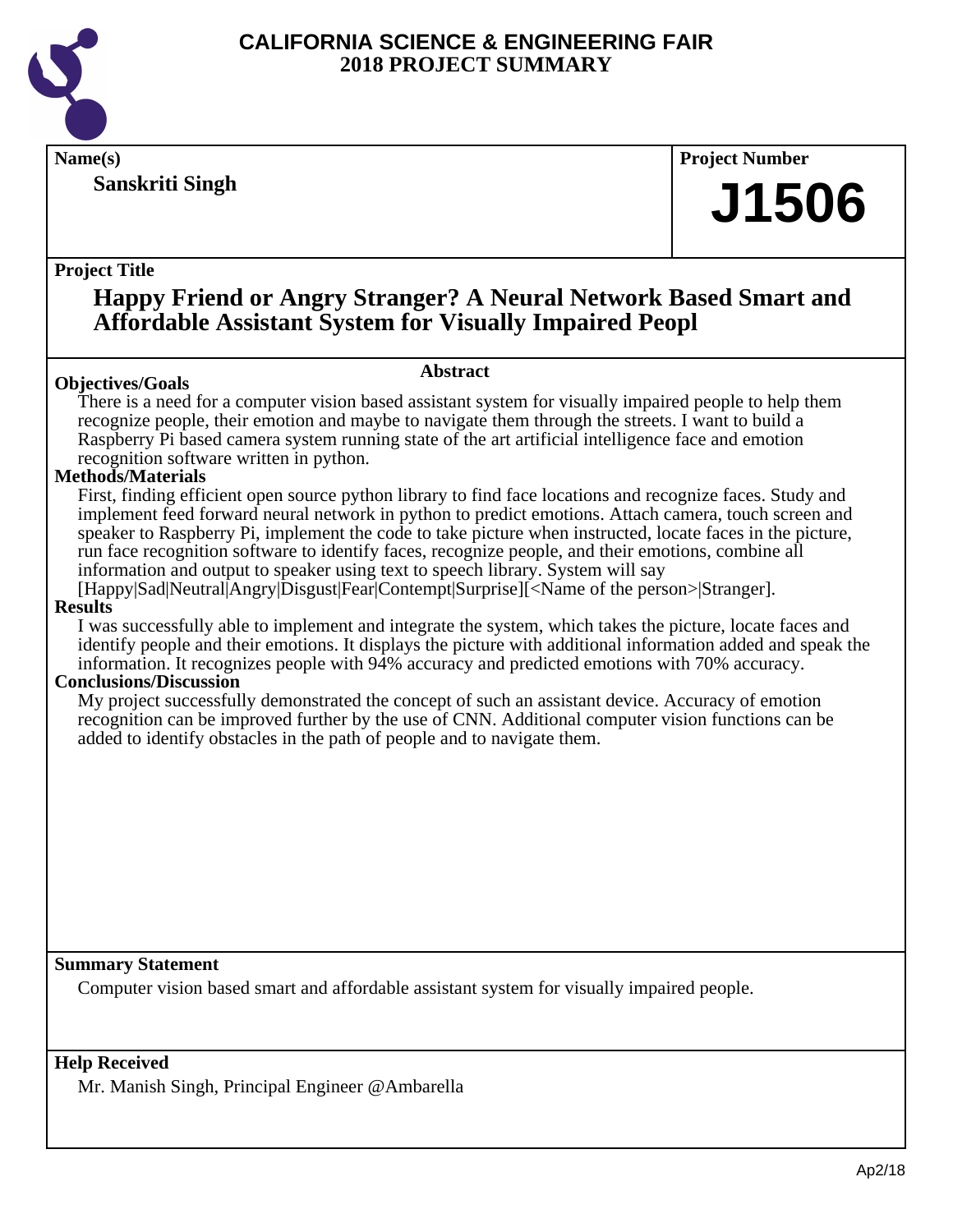

**Espen Slettnes**

## **Name(s) Project Number J1507**

## **Project Title**

## **Minimal Embedding Dimensions of Rectangle k-Visibility Graphs**

## **Objectives/Goals**

## **Abstract**

Research on bar visibility graphs was originally motivated by problems about constructing VLSI (Very Large Scale Integration) circuits, and were adopted in the 1980s as a geometric model to represent traces, e.g. on circuit boards and in VLSI chip designs.

Rectangle visibility graphs were introduced by Bose et al in 1997 as a generalization of bar visibility graphs. A graph is a rectangle visibility graph if it can be represented with vertices as disjoint axis-parallel rectangles, such that there is an unobstructed axis-parallel line of sight between two rectangles if and only if there is an edge between the corresponding vertices.

I combined rectangle visibility graphs with k-visibility to form rectangle k-visibility graphs, in which the line of sight between two rectangles in the representation can be obstructed by at most k other rectangles.

I then took a natural generalization of rectangle k-visibility graphs into higher dimensions. I found that given enough spacial dimensions there exists a rectangle k-visibility representation of any graph G. I continued to study its properties, and proceeded to bound it for complete graphs, complete r-partite graphs, and hypercube graphs.

## **Results**

I established upper bounds on the number of dimensions needed to represent the above types of graphs as rectangle k-visibility graphs, in some cases with the added restriction that the rectangles be unit rectangles, and/or that k=0. Additionally I established a similar upper bound on the minimal embedding dimension on the Cartesian product of multiple graphs.

## **Conclusions/Discussion**

The representation of graphs as hyper-rectangles with k-visibility lines is an exciting extension of existing visibility graph concepts, and like previous work in the field, is likely to have applications not yet imagined. In future research I hope to sharpen the bounds presented here, to study additional types of graphs, and to study different types of visibility.

## **Summary Statement**

I explored the number of dimensions required to represent various graphs as hyperrectangles with axis-parallel visibility lines.

## **Help Received**

Through a MIT PRIMES-USA research internship, I received mentorship from Dr. Jesse Geneson, who introduced me to the topic of visibility graphs.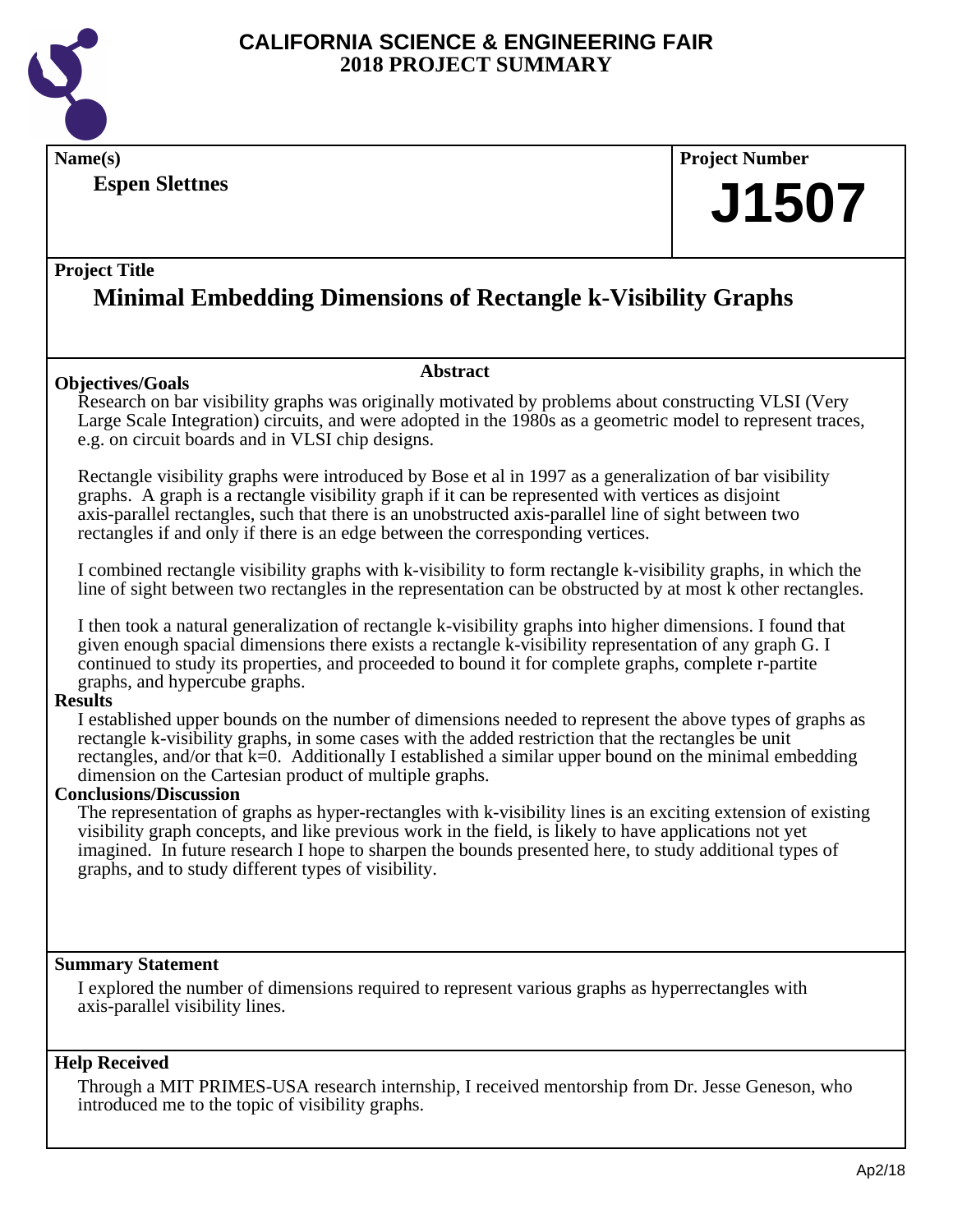

**Name(s) Project Number**

**Mahit V. Tanikella**

## **J1508**

## **Project Title**

## **Autism Spectrum Disorder Screening Using Machine Learning**

## **Objectives/Goals**

Autistic Spectrum Disorder (ASD) is a neurodevelopment disorder characterized by impaired communication, cognitive, and social skills and abilities. Existing screening tools for detection of autism are expensive, cumbersome and time-intensive. The objective of this project is to create a low cost, quick and easy to use diagnostic test for ASD by building a machine learning algorithm that can predict with close to 100% accuracy, whether a person has ASD, based on behavioral traits.

**Abstract**

## **Methods/Materials**

Machine learning models were developed for five different classification algorithms namely Logistic Regression (LR), Decision Trees (DT), Gaussian Naive Bayes (NB), Support Vector Machines (SVM) and Neural Networks (NN). Coding was done in Python using scikit-learn in Jupyter notebook. The models were trained using ASD screening data from UC Irvine machine learning repository. Data consists of response to questions on behavioral traits, age, gender, ethnicity, family history and if the person had jaundice when born. For evaluating the models, 10-fold cross validation technique was used in which the data is partitioned into ten equal sizes and nine samples were used for training and one for validation. Accuracy score, confusion matrix that describes performance of the model and classification report were generated for each model.

## **Results**

The models developed have achieved average accuracies of 96.7%(LR), 90.7%(DT), 95.4%(NB), 92.3%(SVM) and 97.4%(NN) with standard deviations of 0.023(LR), 0.036(DT), 0.034(NB), 0.035(SVM) and 0.01(NN) respectively. Neural networks based model is the best with highest possible accuracy and lowest variance. Dropping gender and age from the input feature list improved accuracy which means they are not useful for predicting ASD. Accuracy of models drop if only response to questions i.e. behavioral traits are used for training. Family history, ethnicity and if the person was born with jaundice are important factors to consider along with behavioral traits for ASD screening.

## **Conclusions/Discussion**

Neural networks based machine learning model developed predicts if someone has ASD with 97.4% accuracy, based on answers to behavioral traits questions. People can take this test from the comfort of their home, on their computer or mobile phone for initial assessment, before doing more expensive diagnostic tests.

## **Summary Statement**

Neural networks based machine learning model developed predicts if someone has Autism Spectrum Disorder with 97.4% accuracy, based on answers to behavioral traits questions.

## **Help Received**

My mom helped me with questions I had when I did the online course to learn how to use scikit-learn machine learning library.